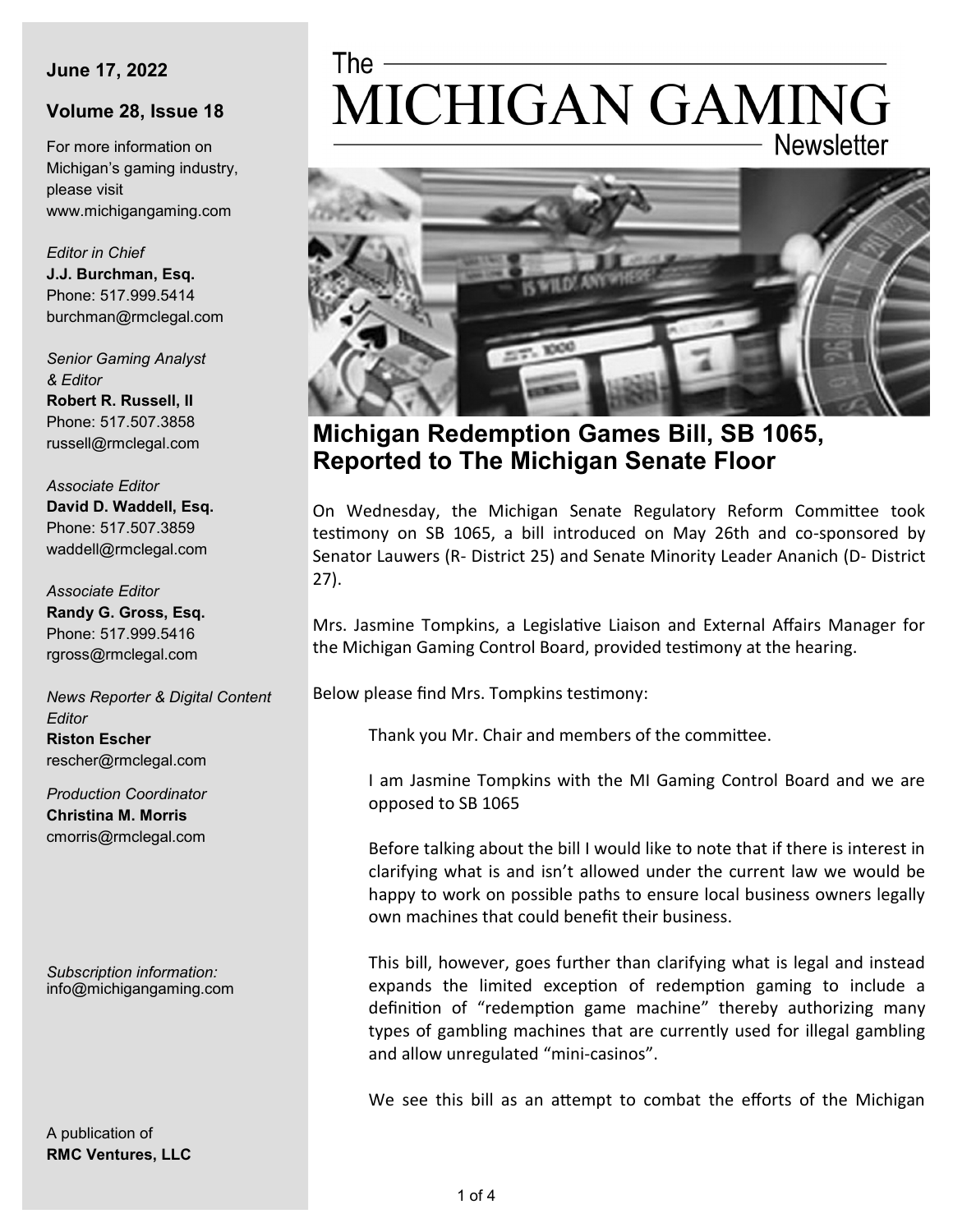Gaming Control Board, Michigan State Police, and the Attorney General's Office to stop illegal gambling throughout the State and instead create an expansion of gaming which will be unregulated and untaxed. Currently under our Penal Code all forms of gaming are prohibited unless expressly authorized by law. Examples of authorized gaming include, the three Detroit casinos, Lottery and charitable gaming, pari-mutuel horseracing, internet gaming, and sports betting.

Regarding currently allowed redemption and crane games:

- The machine must have an outcome of the game be determined through an element of skill
- The prize awarded must be based on a player achieving the object of the game
- Only non-cash prizes can be awarded
- The wholesale value of the non-cash prize is \$3.75
- The redemption value of coupons or other representations of value awarded does not exceed 15 times the amount charged for a single play of that game.
- A gift card may be awarded if it is useable only at that retailer or their affiliates, the gift card is issued in a specified amount and cannot be altered with a pin, and is redeemable only for goods and services; not cash.

Senate Bill 1065 expands the allowable prizes:

- Increasing the maximum from being no more than \$3.75 to \$500
- Including edibles
- Changes how gift cards can be used from only being allowed to be used at that retailer or its affiliates to visa gift cards that can be used anywhere

Next the bill expands how the outcome of a game is determined from an element of skill to any combination of skill and chance.

Lastly, by changing the definition of redemption game the bill expands the type of machine that is allowed from the classical type redemption games like skeeball or hoop shooting games to slot-style machines currently used for illegal gambling. It is important to note that the machines themselves are not illegal; rather, it is the manner in which these machines are often used that makes them illegal. The manner in which they are used often does not comply with the guidelines I mentioned earlier in my testimony and are effectively replicating casino style games. In fact, many players that play these types of machines don't know the difference between these machines and slot machines found in a casino.

While, it is up to the legislature and the Governor, and in the case of an expansion of gaming the vote of the people, to decide on the types of games that are allowed. It is our role as the assigned regulators of specific authorized gambling in this state to protect Michiganders from dishonest and unfair gaming and investigate and stop illegal gambling.

This bill calls for an expansion of gaming with no regulatory framework and no regulatory body assigned to ensure the integrity of such activities. There are no protections in place for individuals with gambling problems, there is no recourse for player disputes, and there are no requirements for surveillance, security, or internal controls. Without these measures, commonly found in the gaming industry, there is a much greater risk of illegal activity. If you participate in authorized forms of gaming in this state a portion of revenue generated goes to the state and the school aid fund. Under these changes this would not be the case as there is also no tax on the gaming that would be conducted.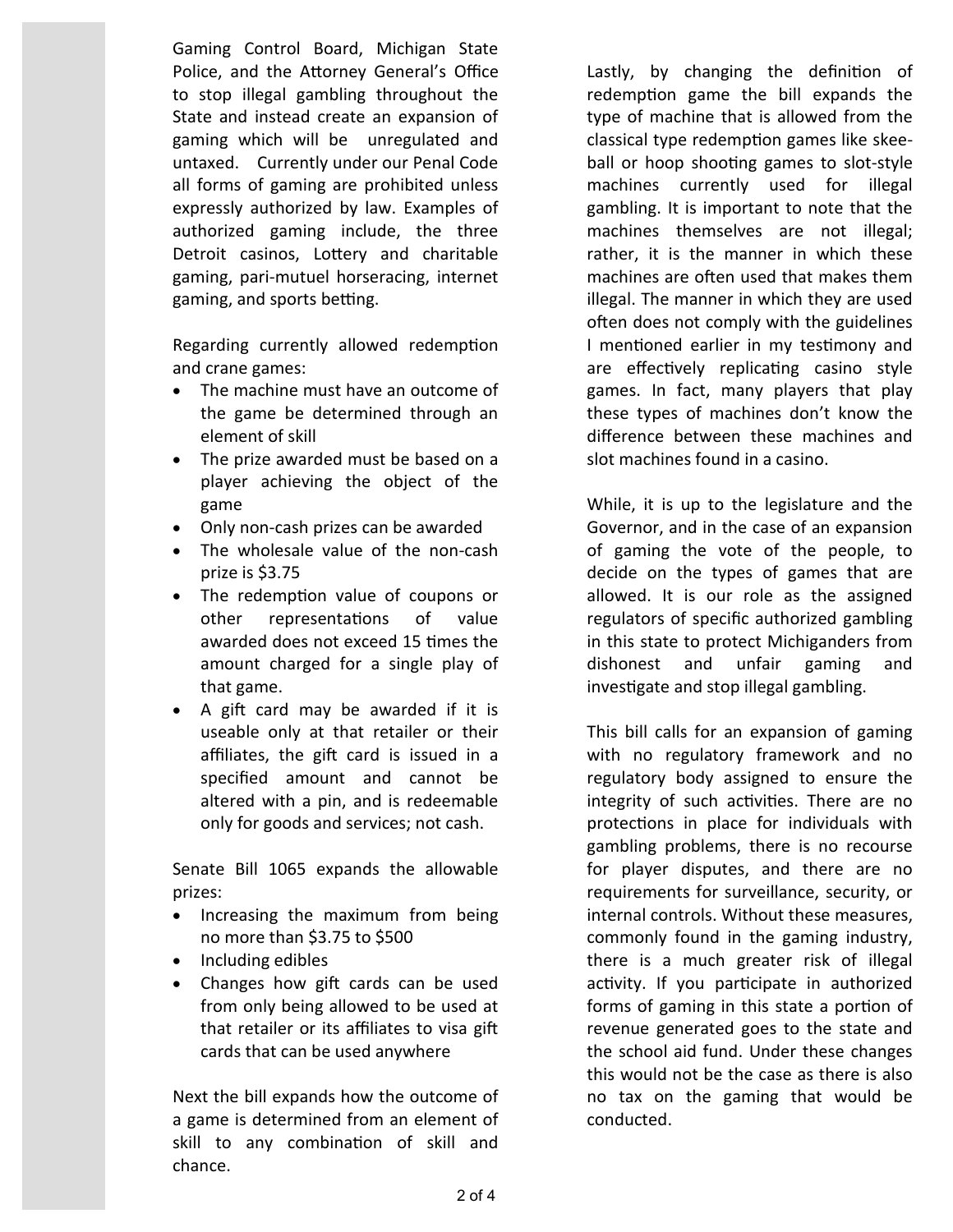To own a casino license in this state involves a stringent background and licensing process of both of the applicant and their machines. This bill would allow anyone to bypass these processes and open up gambling rooms to the detriment of Michigan citizens. Some machines could be rigged to never pay out. Our seniors and those who are low income would be impacted the most. As they are the ones who will sit at these machines and continuously lose and assume it's just a bad day, and let's say they know the machines have rigged odds what is their path for recourse.

As I said earlier, we are not in the business of hindering local business owners ability to increase profits. We are in the business of ensuring the conduct of fair and honest gaming in this state. If the supporters are open to ways to license or clarify current authorized machines then we are here to help. We cannot, at this time, support a bill seeking to allow the illegal gambling we are currently trying to combat.

Thank you for your time. I have my colleague John Lessnau here to help with any questions about the difference between currently allowed machines and the illegal machines this bill would permit.

Despite the concerns raised by the Michigan Gaming Control Board, the committee voted to report the bill to the Senate floor with the recommendation it passes. The vote was 6-3 in favor.

The status of the bill can be followed [here.](https://legislature.mi.gov/(S(kf5e5glkuj5k5rxjkjrtaabf))/mileg.aspx?page=getObject&objectName=2022-SB-1065)

## **Records Broken in Legal Sports Wagering and Fantasy Sports Participation, According to Study**

The Fantasy Sports and Gaming Association ("FSGA") announced a [press release](https://thefsga.org/records-broken-in-legal-sports-wagering-and-fantasy-sports-participation/) during the FSGA's Summer Conference at the MGM Grand in Detroit. The release reported a significant growth

in legal sports wagering and fantasy sports participation over the last year, according to a study conducted by Leger, one of America's largest independent research firms.

The study concluded that nearly a quarter of U.S. adults (defined as those  $18+$ ) – or 60.2 million – now bet on sports. This represents a 9.4 million increase (20% Year Over Year) compared to 2021. Additionally, 50.4 million, a fifth of all Americans 18+, now play fantasy sports, a 6 million increase (13.5% YOY) versus 2021, when the U.S. sports industry was still amid the COVID pandemic.

Overall, 69.5 million U.S. adults either bet on sports or play fantasy sports, and 59% of the 69.5 million do both. This crossover number is up 3.4 million (9% YOY) over 2021.

Stacie Stern, the FSGA Chair, said, "The expansion of legal sports wagering and the post-pandemic bounce back for fantasy sports is very encouraging to see." Further stating, "I'm also excited to see a greater diversity of participants throughout our industries."

The FSGA-Leger study also found fantasy sports participation has not been slowed down by the increasing accessibility of legal sports wagering. The study reported that Daily Fantasy Sports (DFS) continued to grow with over 30 million U.S. adults playing, a 12% increase over 2019 when the number was last calculated. The crossover between DFS players and season-long fantasy players is also up considerably.

Furthermore, there has been an overall increase in regulated sports betting by female bettors. In 2019, females made up 20% of sports bettors (9.2 million). In 2022, 34% of sports bettors  $-20.6$ million – a growth of 11.4 million women betting on sports since 2019.

Based on demographic data from the study, NFL games remain the most popular games to bet on, followed by NBA, MLB, and college sports. For fantasy sports, it is NFL, MLB, then NBA, followed by eSports which made a considerable jump among DFS players.